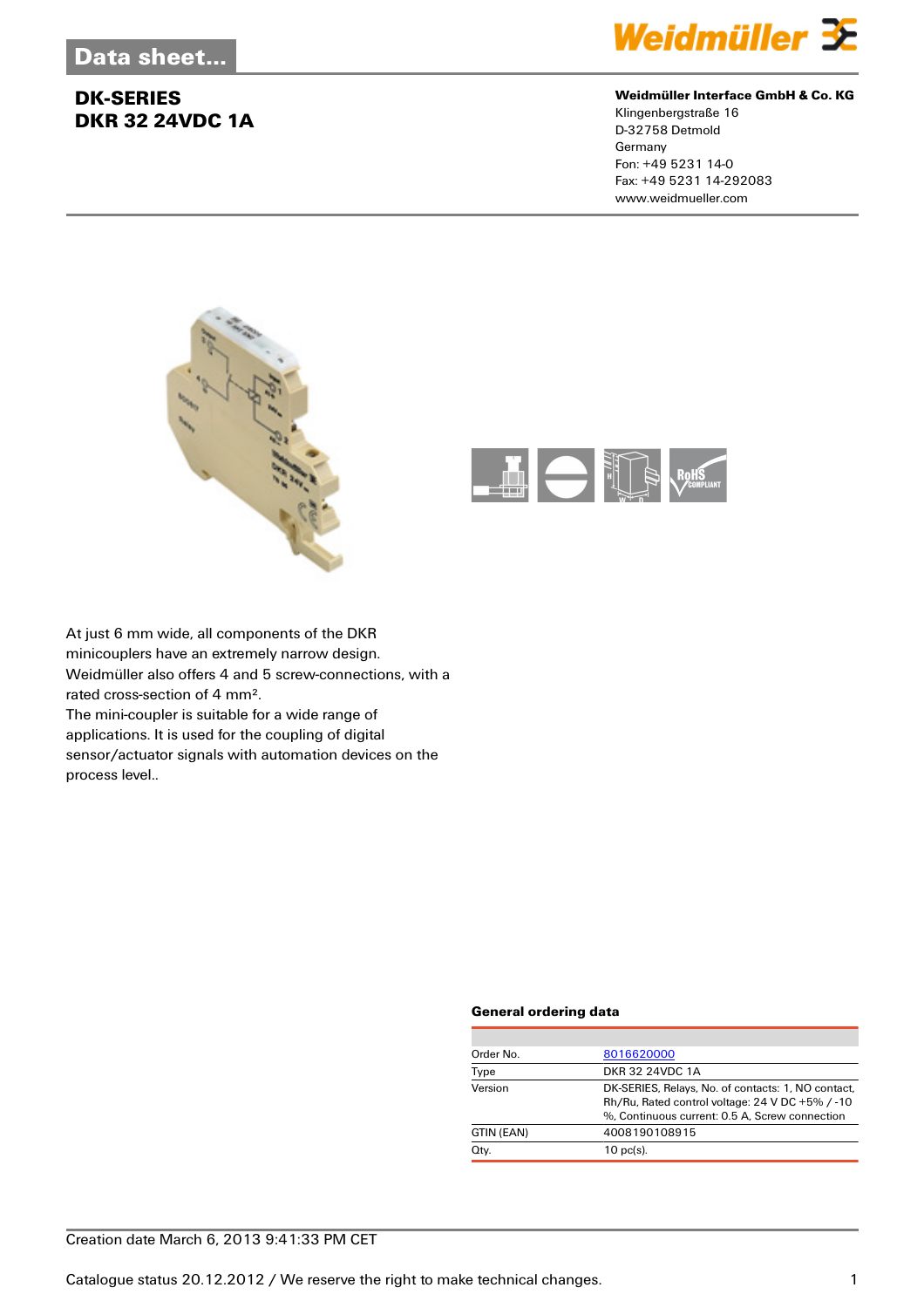# **Technical data**

**Ratings**



### **Weidmüller Interface GmbH & Co. KG**

Klingenbergstraße 16 D-32758 Detmold Germany Fon: +49 5231 14-0 Fax: +49 5231 14-292083

| Conductor connection system                              |                                              | Humidity                                                         | 40 °C / 93 % rel. humidity,      |
|----------------------------------------------------------|----------------------------------------------|------------------------------------------------------------------|----------------------------------|
|                                                          | Screw connection                             |                                                                  | no condensation                  |
| Open sides                                               | right                                        | Ambient temperature                                              | -25 °C+40 °C                     |
| <b>Dimensions and weights</b>                            |                                              |                                                                  |                                  |
|                                                          |                                              |                                                                  |                                  |
| Width                                                    | 6 mm                                         | Height                                                           | 75 mm                            |
| Depth                                                    | 56 mm                                        | Net weight                                                       | 16 <sub>q</sub>                  |
| <b>Temperatures</b>                                      |                                              |                                                                  |                                  |
| Operating temperature                                    | $-25 °C+40 °C$                               | Ambient temperature                                              | -25 °C+40 °C                     |
| Storage temperature                                      | $-40 °C + 60 °C$                             |                                                                  |                                  |
| <b>Connection data</b>                                   |                                              |                                                                  |                                  |
|                                                          |                                              |                                                                  |                                  |
| Clamping range, rated connection                         | $4 \, \text{mm}^2$                           | Clamping range, rated connection, min. 0.5 mm <sup>2</sup>       |                                  |
| Clamping range, rated connection, max. 4 mm <sup>2</sup> |                                              |                                                                  |                                  |
| Input                                                    |                                              |                                                                  |                                  |
|                                                          |                                              |                                                                  |                                  |
| Rated control voltage                                    | 24 V DC +5% / -10 %                          | <b>Rated current DC</b>                                          | $9.3 \text{ mA}$                 |
| Power rating                                             |                                              | Pull-in (sparkover) / drop-out voltage DC                        |                                  |
| Pull-in / drop-out current, DC coil                      | 225 mW<br>$7.5 \text{ mA}$                   | coil<br>Status indicator                                         | 11 V<br>Green LED                |
|                                                          |                                              |                                                                  |                                  |
| <b>Output</b>                                            |                                              |                                                                  |                                  |
|                                                          |                                              |                                                                  |                                  |
| Max. switching voltage, AC                               | 100 V                                        | Continuous current                                               | 0.5A                             |
| making current                                           | 500 mA                                       | Max. switching power                                             | 10 W / 10 VA                     |
| Switch-on delay                                          | typically 0.72.5 ms<br>typ. 0.72.5 ms / 0.22 | Switch-off delay                                                 | typical. 0.22.0 ms               |
| Response time                                            | ms                                           | Min. switching power                                             | 1 V / 1 mA                       |
| Max. switching frequency at rated load                   | 20 Hz                                        |                                                                  |                                  |
| <b>Contact specifications</b>                            |                                              |                                                                  |                                  |
|                                                          |                                              |                                                                  |                                  |
| No. of contacts                                          | 1                                            | Contact design                                                   | NO contact                       |
| Contact material                                         | Rh/Ru                                        | Mechanical service life                                          | 10 <sup>9</sup> switching cycles |
| Insulation coordination                                  |                                              |                                                                  |                                  |
|                                                          |                                              |                                                                  |                                  |
| Rated voltage                                            | 150V                                         | Clearance and creepage distances for<br>control side - load side | $\geq 3 \text{ mm}$              |
| Dielectric strength to mounting rail                     | 4 kV <sub>eff</sub>                          | Impulse withstand voltage                                        | 1.5 kV                           |
| Protection degree                                        | <b>IP 20</b>                                 | Pollution severity                                               | $\overline{2}$                   |
| Surge voltage category                                   | III                                          |                                                                  |                                  |
| <b>Other technical data</b>                              |                                              |                                                                  |                                  |
|                                                          |                                              |                                                                  |                                  |
| Version                                                  | Relay coupler                                | Status indicator                                                 | Green LED                        |
| Free-wheel diode                                         | Yes                                          | Reverse polarity protection                                      | Available                        |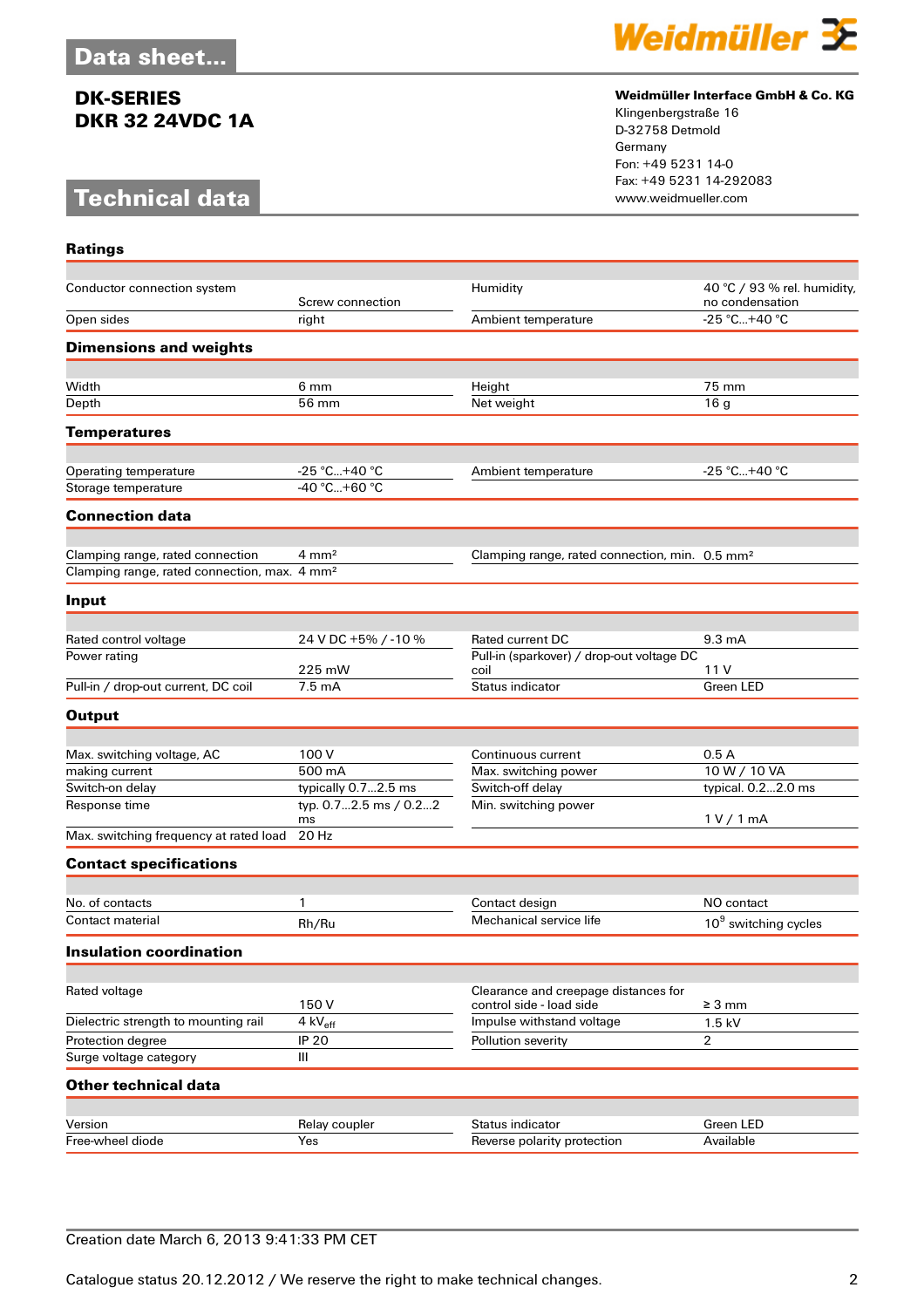# **Technical data**

**Further details of approvals / standards**



#### **Weidmüller Interface GmbH & Co. KG**

Klingenbergstraße 16 D-32758 Detmold Germany Fon: +49 5231 14-0 Fax: +49 5231 14-292083

| Standards              | <b>DIN EN 50178</b> |                 |             |  |  |
|------------------------|---------------------|-----------------|-------------|--|--|
| <b>Classifications</b> |                     |                 |             |  |  |
|                        |                     |                 |             |  |  |
| <b>ETIM 2.0</b>        | EC001437            | <b>ETIM 3.0</b> | EC001437    |  |  |
| <b>UNSPSC</b>          | 30-21-19-17         | eClass 4.1      | 40-02-06-14 |  |  |
| eClass 5.1             | 27-37-16-01         | eClass 6.0      | 27-37-16-01 |  |  |
| eClass 7.0             | 27-37-16-01         |                 |             |  |  |
| <b>Approvals</b>       |                     |                 |             |  |  |
| Approvals              |                     |                 |             |  |  |
|                        |                     |                 |             |  |  |
| <b>Downloads</b>       |                     |                 |             |  |  |

Declaration of Conformity [K069\\_02\\_11.pdf](http://catalog.weidmueller.com/assets/PDF/K069_02_11.pdf)